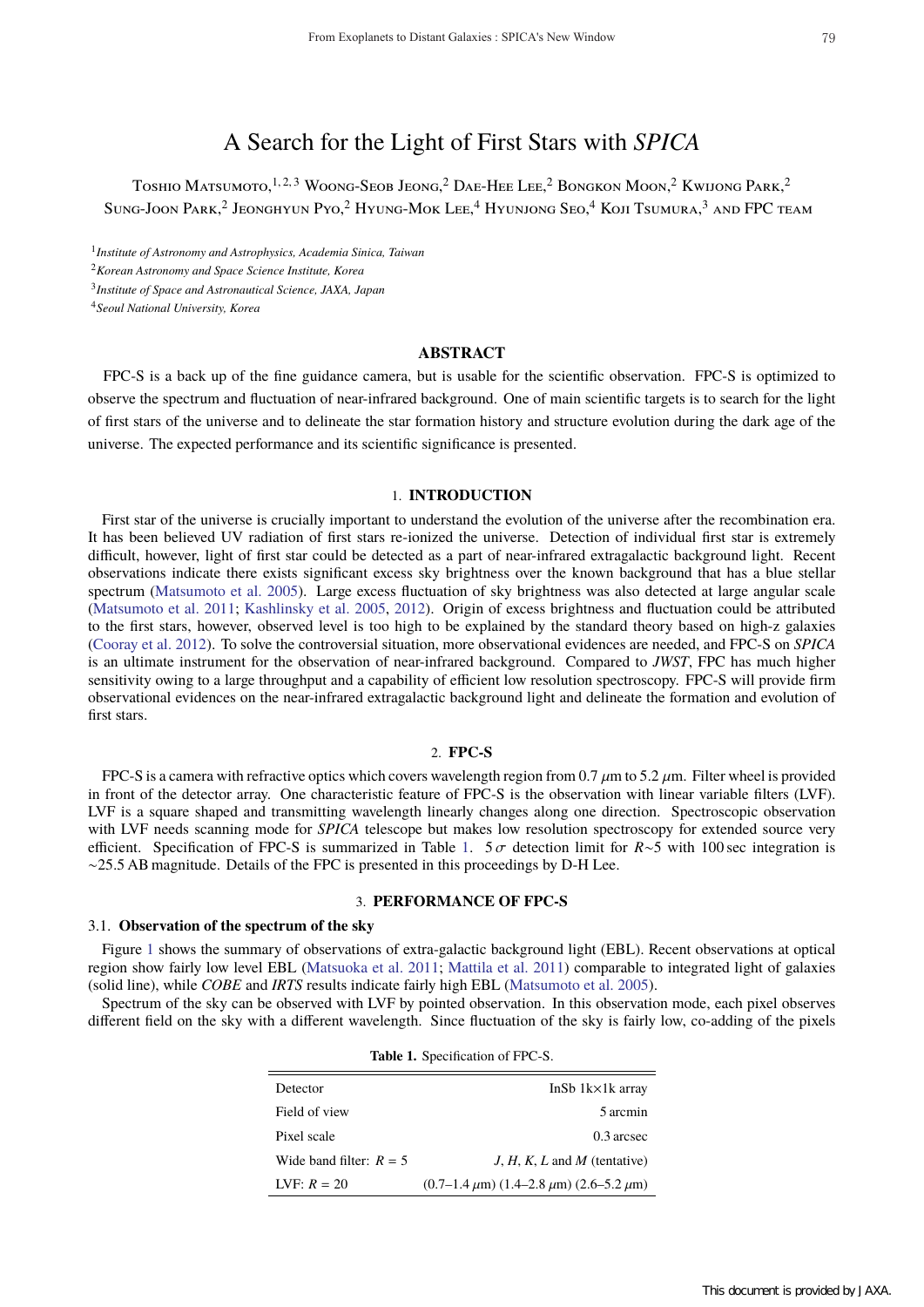

**Figure 1.** Summary of observations (*symbols*) and detection limit of FPC-S for 100 sec integration with LVF mode (*dashed line*).

with same wavelength band after removing point sources makes significant improvement of signal to noise ration possible. Dotted line in Figure 1 indicates the detection limit for 100 sec integration with LVF.

One of the key issue to observe EBL is how to subtract foreground emission components, which are zodiacal light (ZL), integrated star light (ISL) and diffuse galactic light (DGL).

As for the ZL, we propose to perform LVF observations at different ecliptic latitudes and at different epoch of the year. By making use of annual time variation of ZL, we will be able to construct the much more reliable model of the zodiacal light than that of *COBE*/DIRBE (Kelsall et al. 1998), since ISL is negligible for FPC-S owing to high sensitivity of FPC-S. Another foreground emission source, DGL can also be detected by taking systematic correlation study with far infrared

emission. Coordinated observation with SAFARI is crucially important for the study of DGL. Owing to precise measurement of the foreground emission, accurate and reliable spectrum of EBL will be obtained.

Furthermore, it could be possible to detect features of redshifted  $Ly\alpha$  and other lines/bands.

#### 3.2. **Observation of the fluctuation of the sky**

Thin solid line indicate the integrated light of galaxies.

Fluctuation of the sky provides another important observational evidence which is independent from foreground emission, since ZL is fairly isotropic (Pyo et al. 2012). Figure 2 shows the result of *AKARI* observation towards NEP at 2.4 µm (Matsumoto et al. 2011) and the preliminary result of *AKARI* NEP wide field. Excess fluctuation is clearly detected at the angle larger than 100 arcsec which extends to degree scale. *Spitzer* detected a similar fluctuation at 3.6 and 4.1  $\mu$ m (Kashlinsky et al. 2005, 2012).